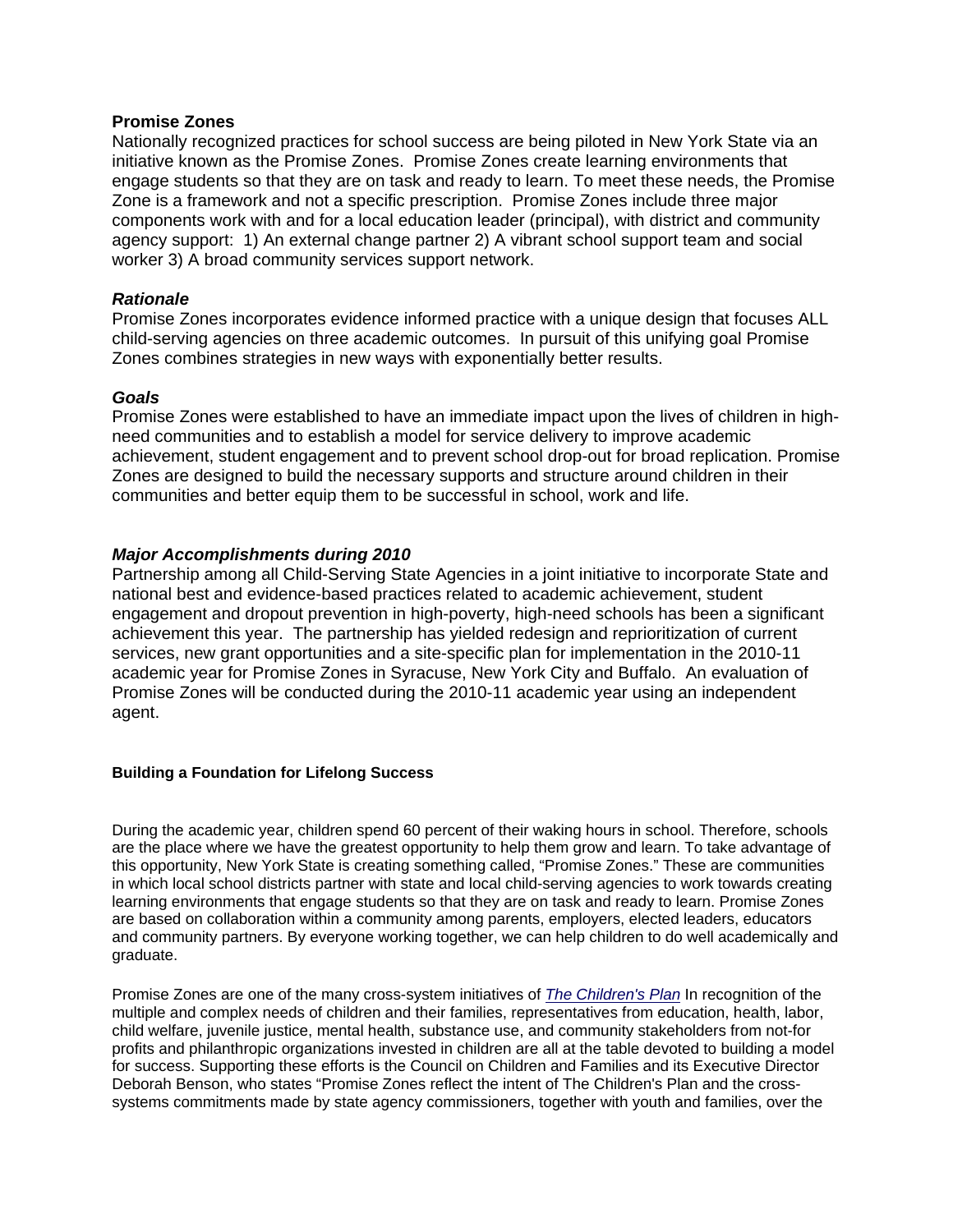past three years. As we forge ahead trying to find better ways to help children achieve improved outcomes in school and in everyday life, we look to partnerships like Promise Zones as opportunities to engage schools and communities toward changing the life course for children and youth. We trust that our collective investments in planning and services will create model approaches and inspire other communities to take the actions necessary to help all children flourish and achieve their dreams."

The State Education Department and its agency representative, Jean C. Stevens, the Associate Commissioner of the Office of Instructional Support and Development shares that, "Under the leadership of Commissioner Steiner and Chancellor Tisch, the Education Department is committed to taking bold and assertive actions to ensure that all students are provided full opportunity to become contributing members of the 21st century workforce. New York Promise Zones for Urban Education is a comprehensive strategy that will help ensure that all students are engaged and provided the services to be successful. We are excited about the potential of the project and look forward to contributing to this initiative with our State and local partners."

The Promise Zone model began with a review of state and national best and evidence-based practices related to school success in high need and challenged communities. The framework for Promise Zones includes: a committed community organization, school-based support teams, a dedicated school social worker and a network of local service providers. Based on this approach, schools will be better able to reduce absences, truancy and incidents. Teachers will have increased time to focus on lessons in their classrooms and students will experience improved educational outcomes.

For communities, this model has the potential to significantly impact students in their schools. Robert C. Long, the Commissioner of the Onondaga County Department of Mental Health agrees, "The Promise Zone provides a great opportunity to build upon our existing collaboration with the Syracuse City School District and "Say Yes to Education," to assess current capacity and challenges and to improve our collective ability to serve the mental health needs of students, all in the context of developing a Countywide "system of care" for children. We're confident that these efforts will lead to children being more successful in school, work and life, and we're excited about identifying core elements of success that can be used by other communities in New York State."

Many of the elements of Promise Zones have already been applied in Buffalo, Syracuse and New York City. However, before now, there was no identification of common elements and state involvement in creating a model approach. Through the Promise Zones Initiative, state agencies are rallying their support behind these communities and helping to determine how best to support and replicate the model framework. From the lessons learned in these first Promise Zones sites, we plan to have a clear model for collaborative planning and service delivery to improve educational and health outcomes for children in high need districts that can be replicated in schools statewide.

This is particularly exciting to OMH Commissioner Michael Hogan, who feels this is a natural next step in how we should be providing services in a way that is more conducive and appropriate for children's social and emotional health and well-being. He states, "Children's mental health care in NYS has succeeded in several major reforms. A system once dominated by hospitals became community-based. The role of parents, and now youth, has moved from passive recipients of care to dynamic agents of change. Now we face new challenges and opportunities.

"With Clinic Plus, we took steps toward engaging in the real world settings where children are, but barriers - including stigma - remain dominant. Now we seek to work directly in settings where mental health skills both clinical and consultative - are crucial to success. Nowhere is this more important than in high-need urban schools. These schools cannot succeed without exceptional school leaders, school climates that promote social and emotional health and high expectations, and access to treatment and community supports for young people who need them.